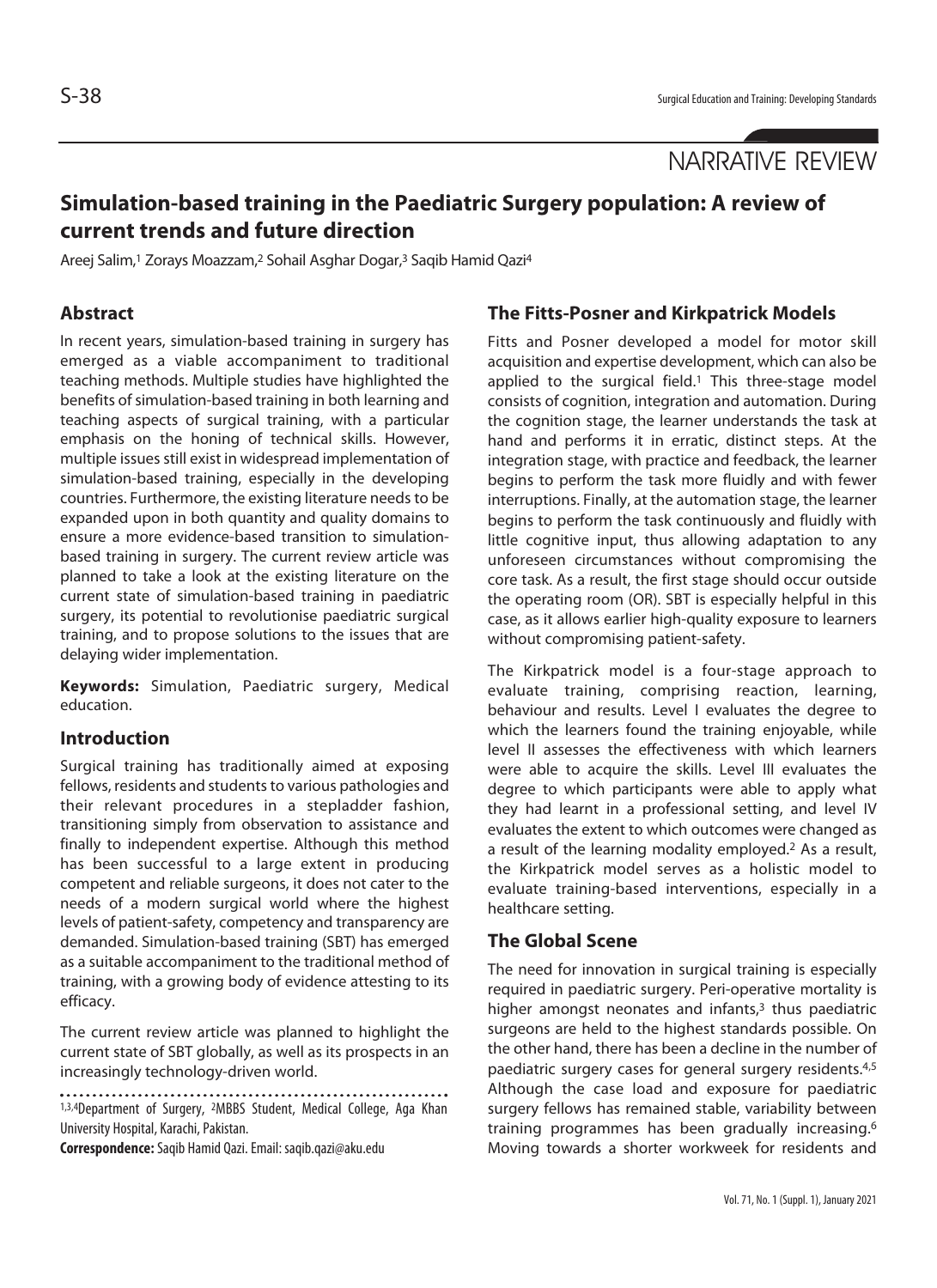enhancing OR efficiency have further contributed to decreased case exposure for residents. This has, in turn, led to limited exposure of junior surgical attendings, especially to rare conditions and procedures.7 As a result, the evolution of paediatric surgical training programmes from the "see one, do one, teach one" philosophy has become essential.

SBT has shown promise in improving the learning and teaching experience in paediatric surgery. It aims at employing technology to simulate real-life surgical dilemmas, enhancing the acquisition of surgical skills. It can broadly be divided into low-fidelity and highfidelity simulations. Low-fidelity simulation consists of physical, inanimate objects that mimic the required task, an example of which is the Paediatric Laparoscopic Surgical Simulator (PLS).8 Various studies have demonstrated that such simulations can improve skillacquisition.<sup>9</sup> This can be translated into improved OR performance. Dawe et al. demonstrated that simulatortrained participants had significantly better global performance in laparoscopic procedures compared to participants who had not received such training.10 However, the study was conducted in an adult setting, and it is not clear whether the results<sup>10</sup> can be generalised to a paediatric population which poses specific challenges, such as a smaller operating space. Furthermore, low-fidelity simulators are only capable of managing tasks of limited complexity, and thus may be beneficial for novices, with limited utility in trainees with more experience.

High-fidelity simulation consists primarily of computerbased simulation and virtual reality (VR). Computerbased simulation has been a mainstay in the aviation sector for decades, but has only recently been employed in surgery. Minimally Invasive Surgery (MIS) Trainer Virtual Reality (MIST VR®, VRsolutions, UK), LapSim® (Surgical Science, Sweden) and SmartSim® (SmartSurgiSol, Pakistan) are some examples in this regard among several others. Its effectiveness in improving technical skill-acquisition and OR performance has also been demonstrated in two prospective trials.11,12 It holds significant advantages over low-fidelity simulation, which include the ability to perform tasks of greater complexity as well as progression monitoring. However, prohibitive costs have prevented this modality from being employed more widely, especially in the developing world.

Despite the rapid advances in simulation technology, widespread adoption is still limited. National standardised curricula which incorporate SBT are scarce, with literature search yielding only one study which

proposed a national curriculum in France.13 This study incorporated both technical (laparoscopic/suturing on low-fidelity models) as well as non-technical (teamwork and communication) skills. This model was very well received by both the residents as well as the trainers, thus serving as a reference for future programmes.13 A review further emphasised the need for regular SBT and for national curricula to support and nurture such programmes.14

#### **The Scene in Pakistan**

In Pakistan, the adoption of SBT has been considerably slower compared to the developed countries. The first virtual trainer lab in Pakistan was introduced at the Holy Family Hospital, Rawalpindi, in collaboration with Virginia Commonwealth University, United States. This lab consisted of three modules, which included demonstrations on VR simulators. Currently, private institutions, such as the Aga Khan University Hospital (AKUH), Liaquat National Hospital (LNH), and the Sindh Institute of Urology and Transplantation (SIUT) in Karachi, and the Services Hospital in Lahore, also offer SBT with varying degrees.15 Despite the vast advances in surgical training in Pakistan over the years, a lot is still left to be done. A survey was conducted comprising 3rd, 4th and 5th-year surgical training residents in seven institutions accredited with the College of Physicians and Surgeons of Pakistan (CPSP). Only 37.5% respondents noted that a dry lab was available at their institution, while none reported availability of wet-lab or VR simulators. Only 18.75% residents had ever attended a basic laparoscopy workshop. Regarding the residents' perception of their own surgical skills, 47.92% described it as poor; 14.58% good; 16.67% average; 18.75% below-average; and 2% did not respond to the query. It is important to note that none of the residents believed that their surgical skills were excellent, highlighting the lack of confidence in their own surgical skills, possibly owing to the lack of SBT in their medical curricula.15

Despite the majority of literature on SBT originating from developed countries, a few studies advocating its effectiveness have also been conducted in Pakistan. A randomised control trial (RCT) conducted in Lahore highlighted a significant increase in Global Assessment of Laparoscopic Surgery (GOALS) scores after six months of SBT compared to no-SBT in surgical residents (14.76±1.67 vs 9.76±0.79; p<0.001).16 This improvement has also been highlighted in medical student training, with an experimental study showing better skill-acquisition in normal vaginal delivery in students who underwent SBT compared to traditional teaching methods (8.91±3.20 vs 5.67±1.84; p<0.01).17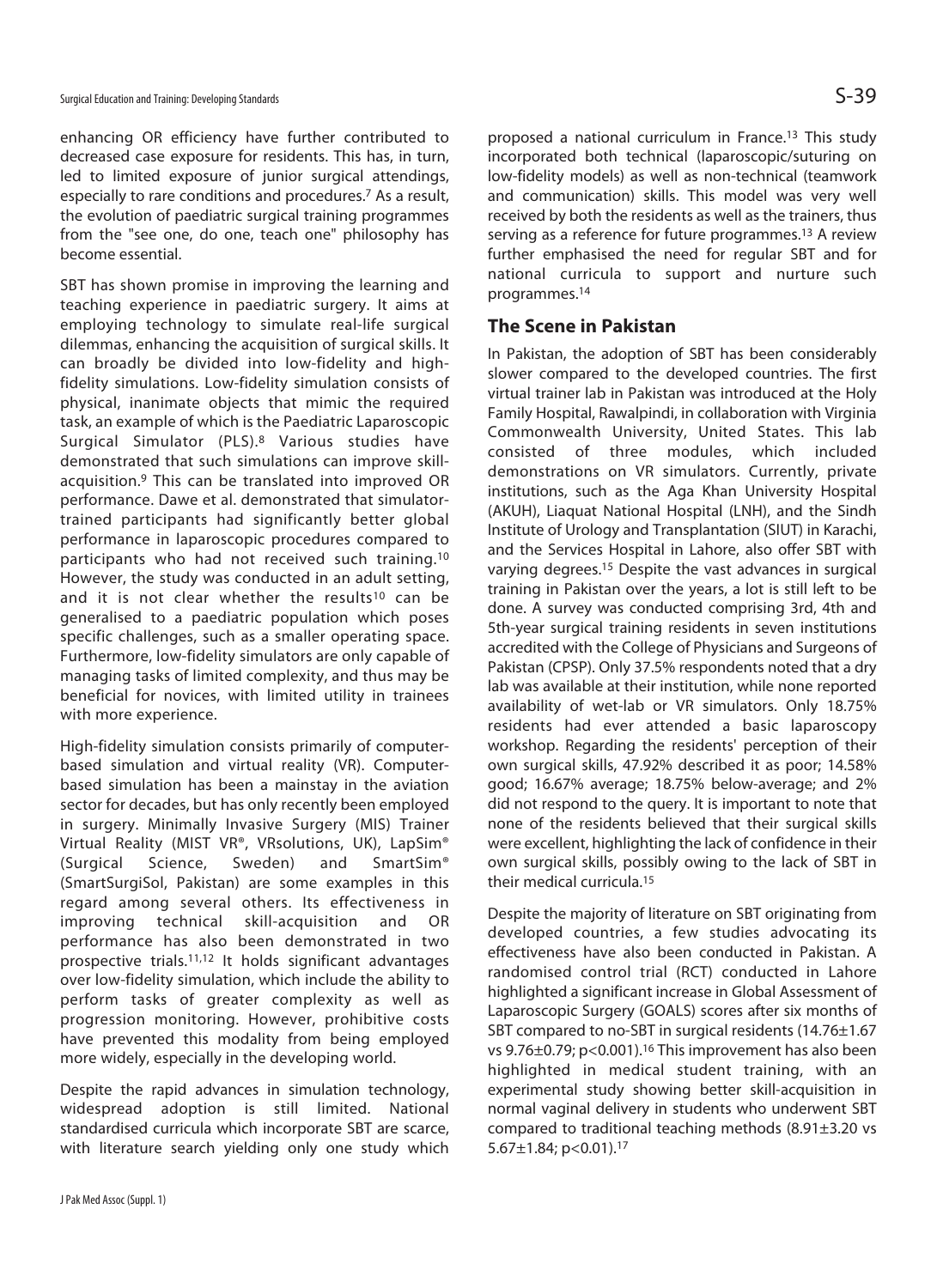## **What the Future Bodes for SBT**

Despite substantial adoption in the wider surgical field, the use of SBT is currently limited in the realm of paediatric surgery. A recent systematic review highlighted only 43 studies evaluating SBT in paediatric surgery, with 20 of those studies using SBT as an assessment tool for technical skills, and 23 as a training tool. It identified that although there were many Kirkpatrick level I and II studies, no level III or IV studies were identified. As a result, it concluded that although the impact of SBT in improving paediatric surgical learning is well documented, its impact on clinical behaviour and performance has not been evaluated yet. Furthermore, only two level II studies were identified in advanced paediatric surgery, pointing towards an overwhelming focus on SBT in improving basic skills while ignoring advanced learning.18

SBT models proposed till now in paediatric surgery lag behind other surgical specialties in key areas. Firstly, majority of them have not been independently validated, and, as such, their effects are not generalisable. Secondly, models which have been validated, such as PLS, have not been implemented into a broader skills curriculum, thus mitigating their effectiveness. Furthermore, non-technical skills, such as situational awareness, decision-making capacity and teamwork and communication, which are essential components in any medical field, have not been given their due importance. Only two studies evaluating non-technical skills in paediatric surgery through SBT have been conducted thus far.19 Greater emphasis should be placed on evaluating SBT holistically, giving equal importance to the technical and non-technical aspects. Emphasis should also be placed on Kirkpatrick levels III and IV studies to evaluate the translation of SBT into actual clinical practice.

Despite the accumulation of data which elucidates the benefits of SBT in paediatric surgery, a major question still remains: Is it financially worth it, especially in the developing countries? The answer remains elusive. The cost of high-fidelity simulation, such as computer-based technology and VR, mean that, although in the future it might become widely adopted as part of standard paediatric surgery curricula in high-income countries, it will mostly remain out of reach as far as the developing world, including Pakistan, is concerned. SmartSim® has been marketed as being 10% of the cost of other commercially available surgical simulators locally. However, for widespread adoption, a long-term solution, such as further investment in research and design of such indigenous innovations, is required. Public-private partnerships could help to fund such endeavours and to

build a competitive marketplace so that the costs associated with such systems may benefit the consumers through surgical training programmes. In the short term, however, solutions such as TouchSurgery© (Touch Surgery Labs, UK) are available. This is an interactive, selfdirected web-based platform that provides interactive surgical experiences for a variety of specialties. However, once again, paediatric surgery is not as well-represented as should have been the case. Thus, such platforms should aim at expanding the variety of simulations available, especially in highly-specialised fields, such as paediatric surgery.

Thus, the role of SBT in paediatric surgery is currently limited by the lack of validated models and the associated costs. To counter this, significant investment is required in the research, design and validation of such systems, as well as a national curriculum to ensure standardised implementation across the spectrum. The need for paediatric surgery to adopt innovation in training methods is essential for this specialty.

## **Conclusion**

Despite the promise of SBT in paediatric surgery, work still needs to be done to reap maximum benefits. For further growth, there is a need to validate existing SBT models, to tailor models specific to paediatric surgery and to improve accessibility to such platforms, especially in the developing world. If implemented successfully, SBT may represent a paradigm shift in surgical training.

**Disclaimer:** None.

**Conflict of Interest:** None.

**Source of Funding:** None.

#### **References**

- 1. Kent M. Fitts and Posner's stages of learning. In: Oxford Dictionary of Sports and Medicine, 3rd ed. Great Clarendon Street, UK: Oxford University Press; 2006.
- 2. Smidt A, Balandin S, Sigafoos J, Reed VA. The Kirkpatrick model: A useful tool for evaluating training outcomes. J Intellect Dev Disabil 2009;34:266-74. doi: 10.1080/13668250903093125.
- 3. de Bruin L, Pasma W, van der Werff DB, Schouten TA, Haas F, van der Zee DC, et al. Perioperative hospital mortality at a tertiary paediatric institution. Br J Anaesth 2015;115:608-15. doi: 10.1093/bja/aev286.
- 4. Gow KW, Drake FT, Aarabi S, Waldhausen JH. The ACGME case log: general surgery resident experience in pediatric surgery. J Pediatr Surg 2013;48:1643-9. doi: 10.1016/j.jpedsurg.2012.09.027.
- 5. Fairfax LM, Christmas AB, Green JM, Miles WS, Sing RF. Operative experience in the era of duty hour restrictions: is broad-based general surgery training coming to an end? Am Surg 2010;76:578- 82.
- 6. Fingeret AL, Stolar CJ, Cowles RA. Trends in operative experience of pediatric surgical residents in the United States and Canada. J Pediatr Surg 2013;48:88-94. doi: 10.1016/j.jpedsurg.2012.10.023.